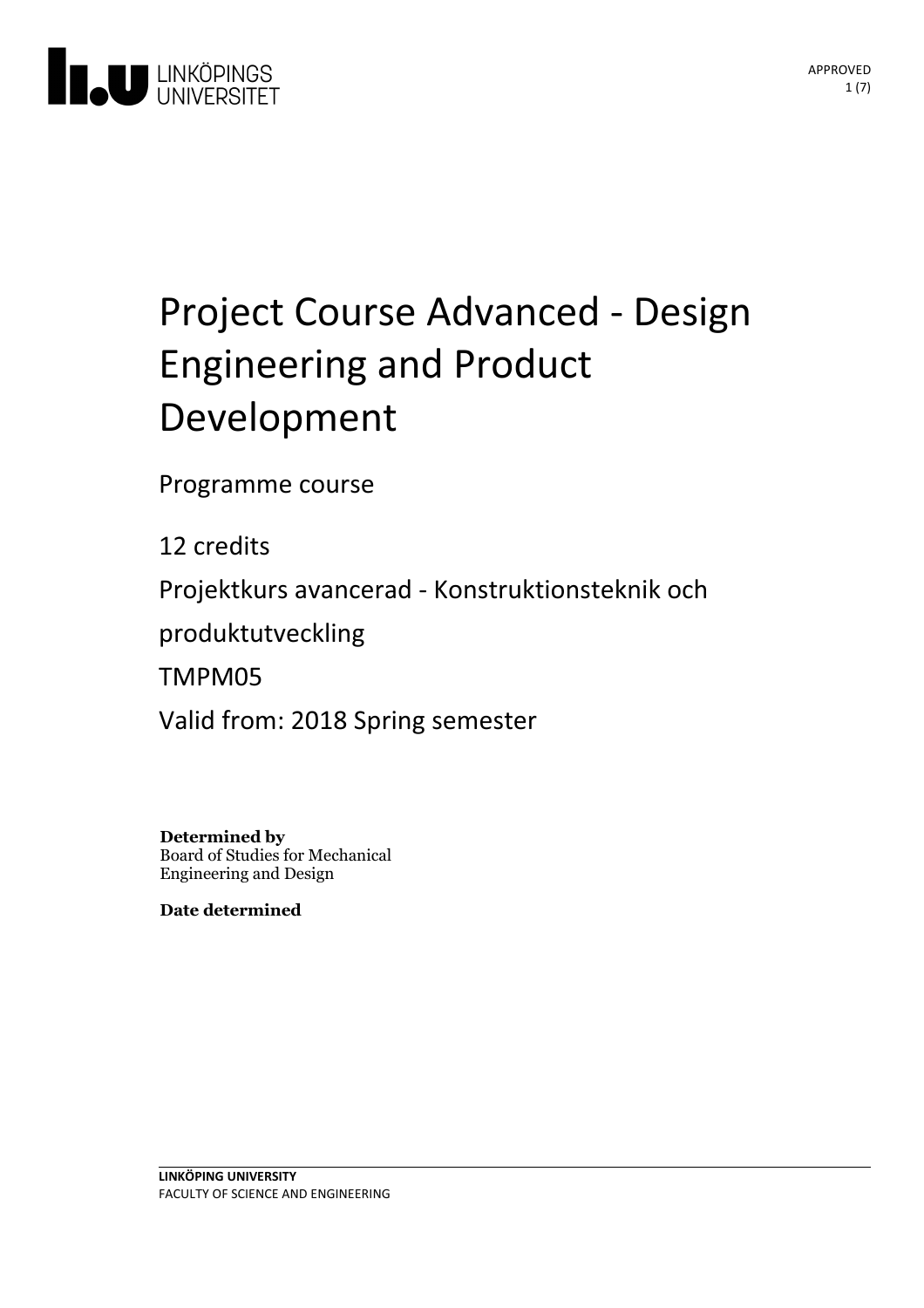# Main field of study

Mechanical Engineering

Course level

Second cycle

### Advancement level

A1X

# Course offered for

- Industrial Engineering and Management International, M Sc in Engineering
- Industrial Engineering and Management, M Sc in Engineering
- Mechanical Engineering, M Sc in Engineering
- Mechanical Engineering, Master's Programme

# Entry requirements

Note: Admission requirements for non-programme students usually also include admission requirements for the programme and threshold requirements for progression within the programme, or corresponding.

# **Prerequisites**

The project requires knowledge from the first years in the programme.

# Examination

| PRA <sub>1</sub> | Project work | 12 credits | U, 3, 4, 5 |
|------------------|--------------|------------|------------|
|                  |              |            |            |

### Grades

Four-grade scale, LiU, U, 3, 4, 5

### Department

Institutionen för ekonomisk och industriell utveckling

# Director of Studies or equivalent

Mikael Axin

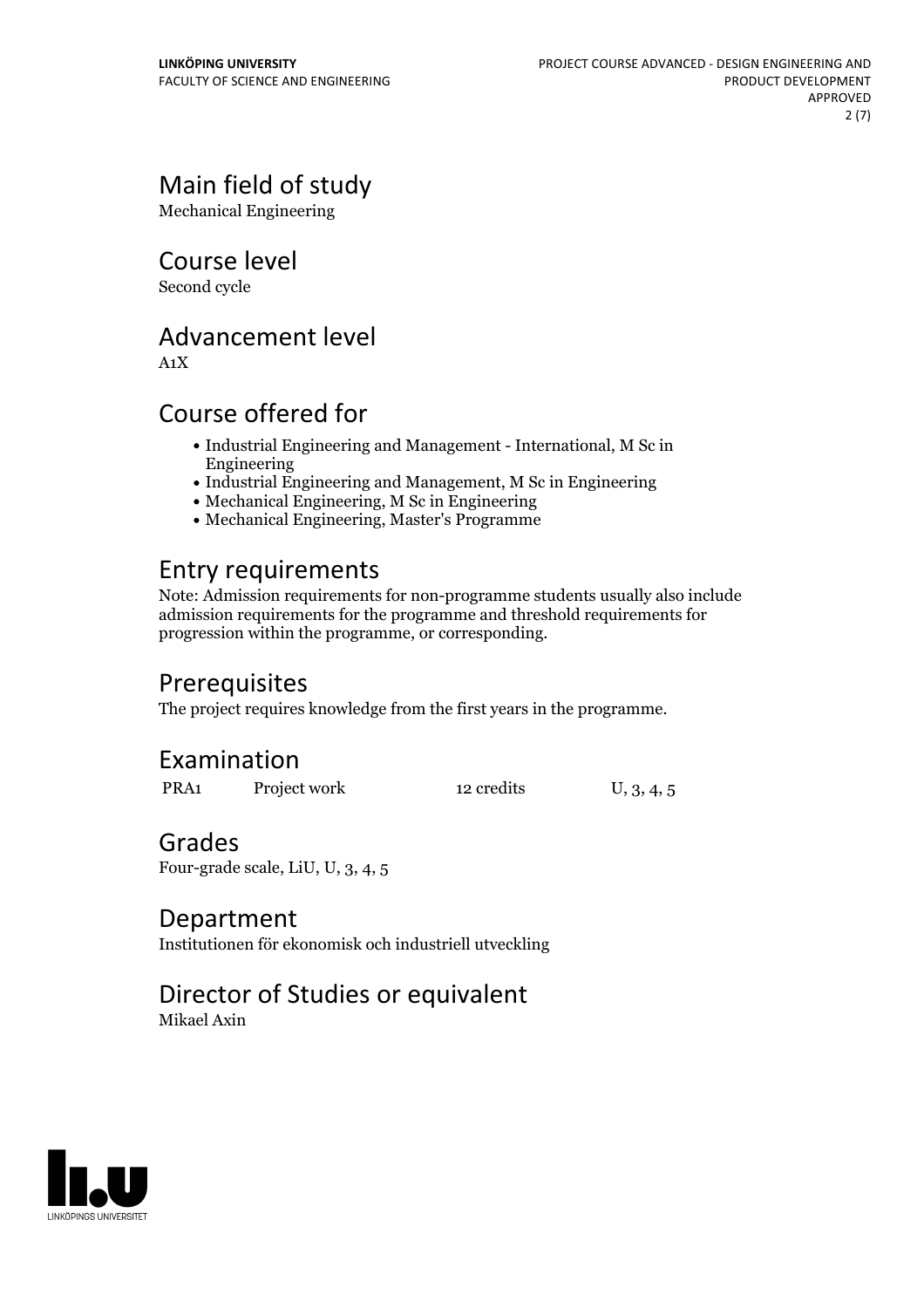# Examiner

Micael Derelöv

# Course website and other links

# Education components

Preliminary scheduled hours: 0 h Recommended self-study hours: 320 h

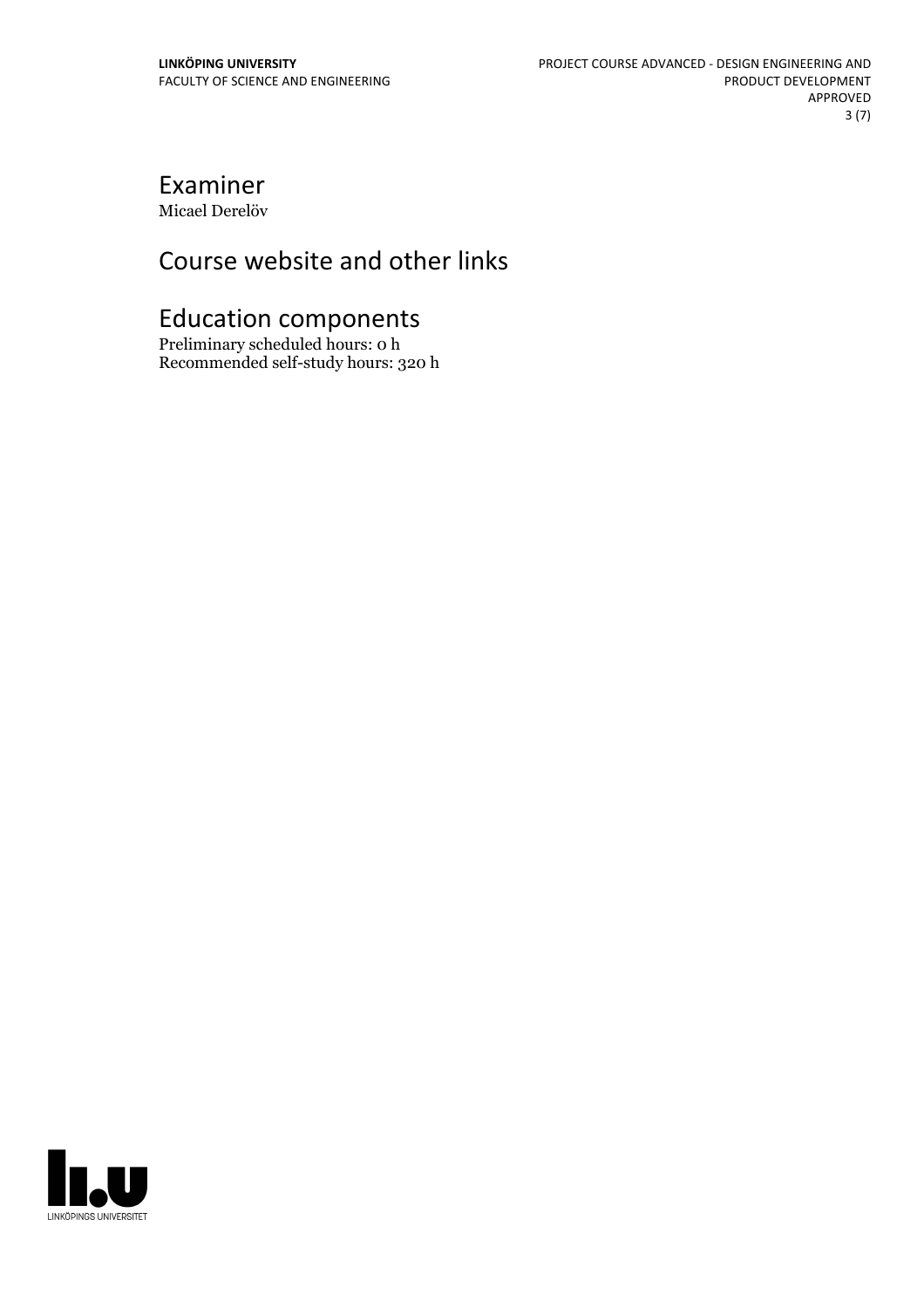# **Common rules**

### **Course syllabus**

A syllabus has been established for each course. The syllabus specifies the aim and contents of the course, and the prior knowledge that a student must have in order to be able to benefit from the course.

### **Timetabling**

Courses are timetabled after a decision has been made for this course concerning its assignment to a timetable module. A central timetable is not drawn up for courses with fewer than five participants. Most project courses do not have a central timetable.

### **Interrupting a course**

The vice-chancellor's decision concerning regulations for registration, deregistration and reporting results (Dnr LiU-2015-01241) states that interruptions in study are to be recorded in Ladok. Thus, all students who do not participate in a course for which they have registered must record the interruption, such that the registration on the course can be removed. Deregistration from <sup>a</sup> course is carried outusing <sup>a</sup> web-based form: www.lith.liu.se/for-studenter/kurskomplettering?l=sv.

### **Cancelled courses**

Courses with few participants (fewer than 10) may be cancelled or organised in a manner that differs from that stated in the course syllabus. The board of studies is to deliberate and decide whether a course is to be cancelled orchanged from the course syllabus.

### **Regulations relatingto examinations and examiners**

Details are given in a decision in the university's rule book: http://styrdokument.liu.se/Regelsamling/VisaBeslut/622678.

### **Forms of examination**

### **Examination**

Written and oral examinations are held at least three times a year: once immediately after the end of the course, once in August, and once (usually) in one of the re-examination periods. Examinations held at other times are to follow a decision of the board of studies.

Principles for examination scheduling for courses that follow the study periods:

courses given in VT1 are examined for the first time in March, with re-

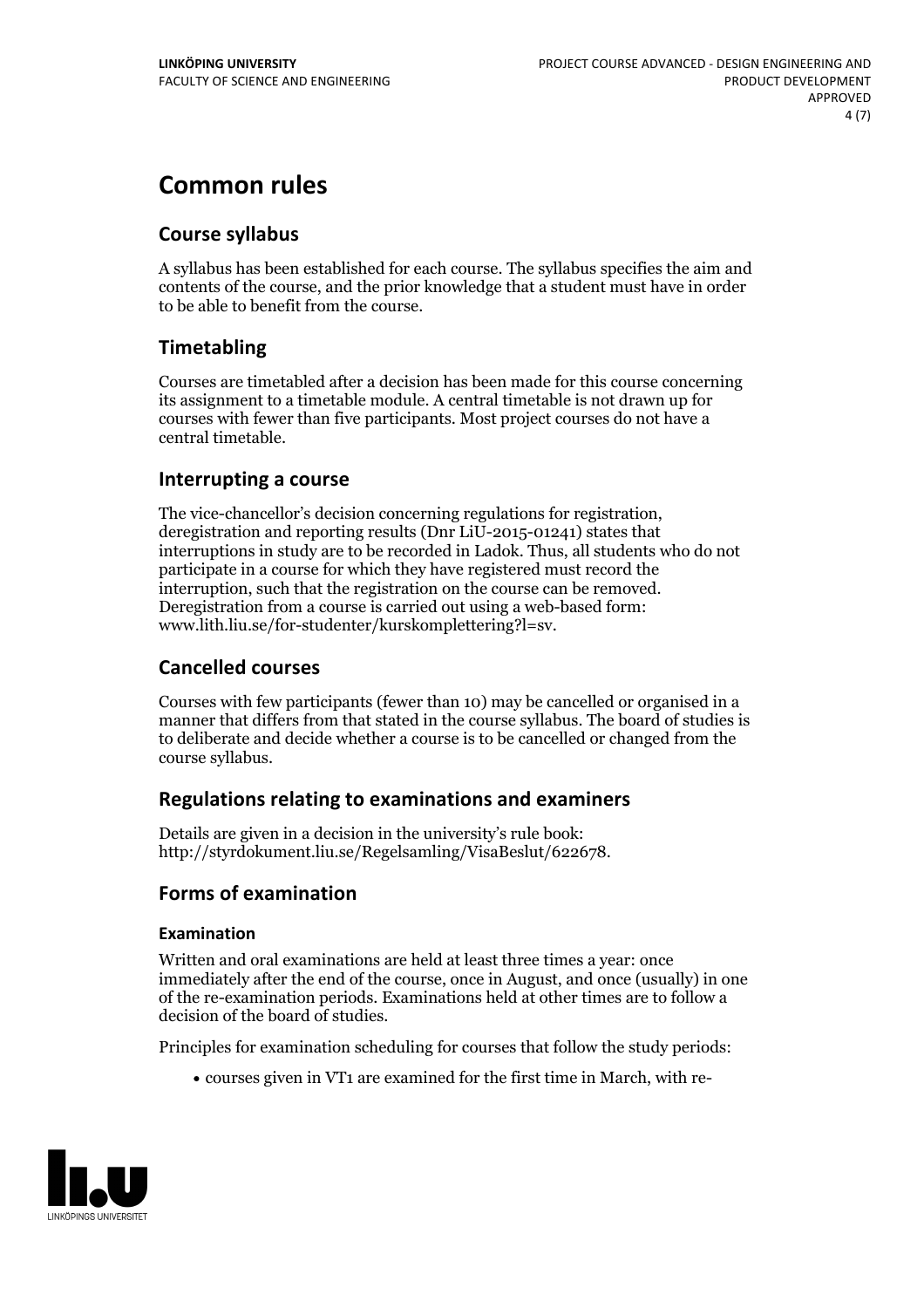examination in June and August

- courses given in VT2 are examined for the first time in May, with re-examination in August and October
- courses given in HT1 are examined for the first time in October, with re-examination in January and August
- courses given in HT2 are examined for the first time in January, with re-examination at Easter and in August.

The examination schedule is based on the structure of timetable modules, but there may be deviations from this, mainly in the case of courses that are studied and examined for several programmes and in lower grades (i.e. 1 and 2).

- Examinations for courses that the board of studies has decided are to be held in alternate years are held only three times during the year in which
- the course is given.<br>• Examinations for courses that are cancelled or rescheduled such that they are not given in one or several years are held three times during the year that immediately follows the course, with examination scheduling that corresponds to the scheduling that was in force before the course was cancelled or rescheduled.<br>• If teaching is no longer given for a course, three examination occurrences
- are held during the immediately subsequent year, while examinations are at the same time held for any replacement course that is given, or alternatively in association with other re-examination opportunities. Furthermore, an examination is held on one further occasion during the next subsequent year, unless the board of studies determines otherwise.<br>• If a course is given during several periods of the year (for programmes, or
- on different occasions for different programmes) the board orboards of studies determine together the scheduling and frequency of re-examination occasions.

### **Registration for examination**

In order to take an examination, a student must register in advance at the Student Portal during the registration period, which opens 30 days before the date of the examination and closes 10 days before it. Candidates are informed of the location of the examination by email, four days in advance. Students who have not registered for an examination run the risk of being refused admittance to the examination, if space is not available.

Symbols used in the examination registration system:

- \*\* denotes that the examination is being given for the penultimate time.
- \* denotes that the examination is being given for the last time.

#### **Code of conduct for students during examinations**

Details are given in a decision in the university's rule book: http://styrdokument.liu.se/Regelsamling/VisaBeslut/622682.

#### **Retakes for higher grade**

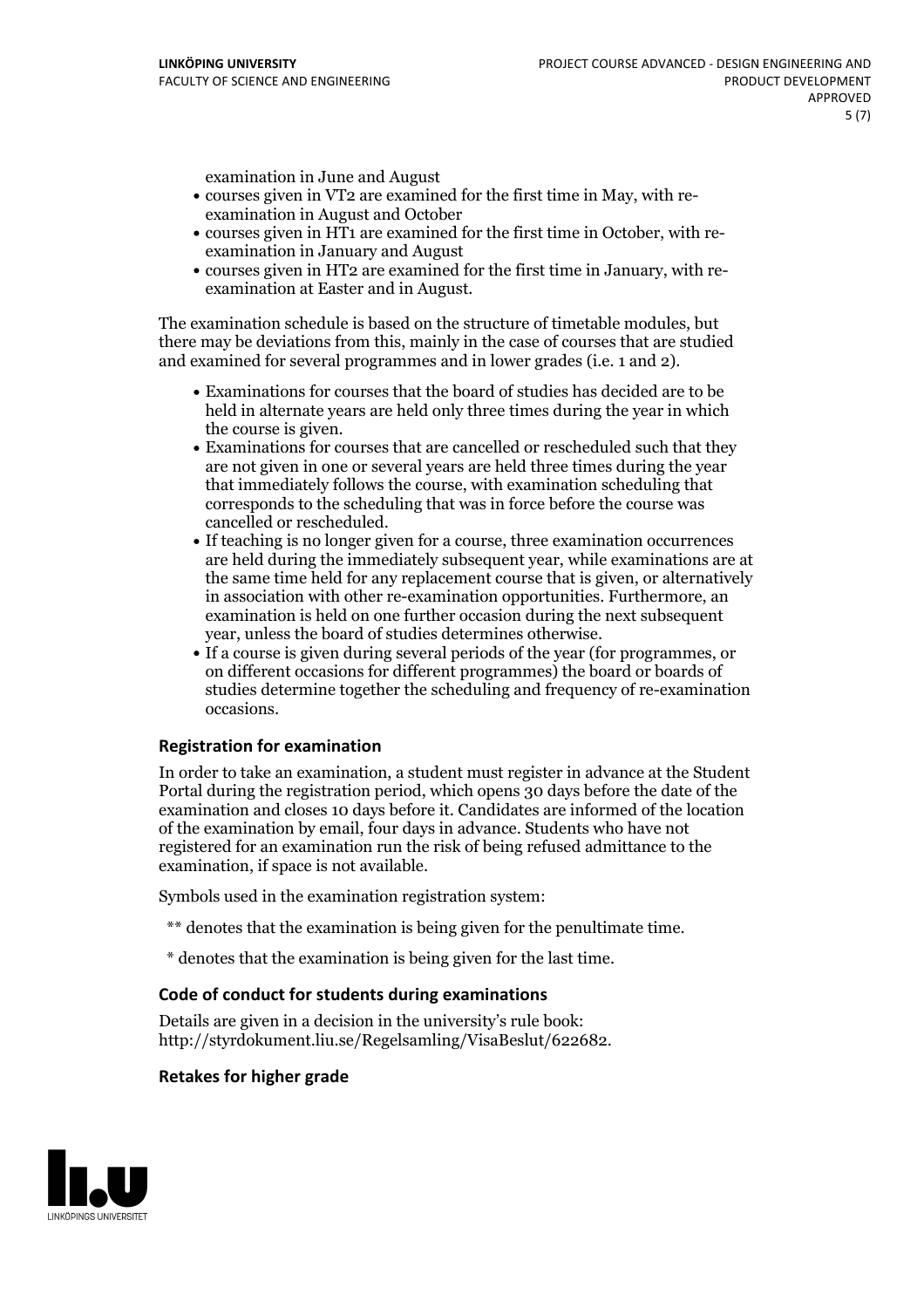Students at the Institute of Technology at LiU have the right to retake written examinations and computer-based examinations in an attempt to achieve a higher grade. This is valid for all examination components with code "TEN" and "DAT". The same right may not be exercised for other examination components, unless otherwise specified in the course syllabus.

#### **Retakes of other forms of examination**

Regulations concerning retakes of other forms of examination than written examinations and computer-based examinations are given in the LiU regulations for examinations and examiners, http://styrdokument.liu.se/Regelsamling/VisaBeslut/622678.

#### **Plagiarism**

For examinations that involve the writing of reports, in cases in which it can be assumed that the student has had access to other sources (such as during project work, writing essays, etc.), the material submitted must be prepared in accordance with principles for acceptable practice when referring to sources (references or quotations for which the source is specified) when the text, images, ideas, data, etc. of other people are used. It is also to be made clear whether the author has reused his or her own text, images, ideas, data, etc. from previous examinations.

A failure to specify such sources may be regarded as attempted deception during examination.

#### **Attempts to cheat**

In the event of <sup>a</sup> suspected attempt by <sup>a</sup> student to cheat during an examination, or when study performance is to be assessed as specified in Chapter <sup>10</sup> of the Higher Education Ordinance, the examiner is to report this to the disciplinary board of the university. Possible consequences for the student are suspension from study and a formal warning. More information is available at https://www.student.liu.se/studenttjanster/lagar-regler-rattigheter?l=sv.

#### **Grades**

The grades that are preferably to be used are Fail (U), Pass (3), Pass not without distinction  $(4)$  and Pass with distinction  $(5)$ . Courses under the auspices of the faculty board of the Faculty of Science and Engineering (Institute of Technology) are to be given special attention in this regard.

- 1. Grades U, 3, 4, 5 are to be awarded for courses that have written
- examinations. 2. Grades Fail (U) and Pass (G) may be awarded for courses with <sup>a</sup> large degree of practical components such as laboratory work, project work and group work.

#### **Examination components**

- 
- 1. Grades U, 3, 4, <sup>5</sup> are to be awarded for written examinations (TEN). 2. Grades Fail (U) and Pass (G) are to be used for undergraduate projects and other independent work.